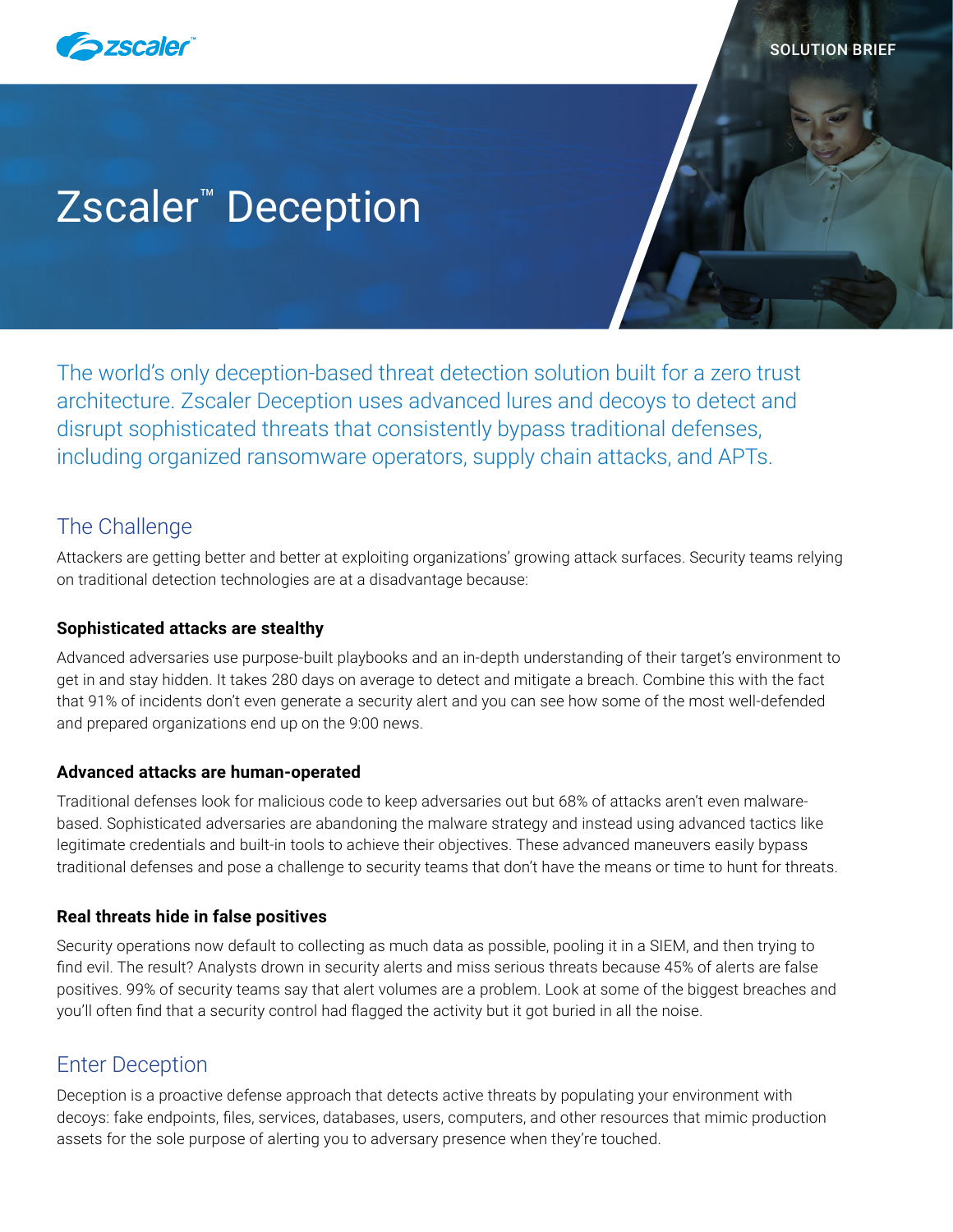

# Introducing Zscaler Deception

Zscaler Deception augments the Zscaler Zero Trust Exchange with deception technology to blanket your environment with decoys and false user paths that lure attackers and detect advanced attacks without operational overhead or false positives. It's the easiest way to add a powerful layer of high-fidelity threat detection to your entire enterprise.

# **Decoys to disrupt attacks at every stage of the kill-chain**



## **Pre-breach warnings**

Get early warning signals when sophisticated adversaries like organized ransomware operators or APT groups are scoping you out. Perimeter decoys detect stealthy pre-breach recon activities that often go unnoticed.

## **Lateral movement detection**

Catch attackers that have bypassed traditional perimeter-based defenses and are trying to move laterally in your environment. Application decoys and endpoint lures intercept these adversaries and limit their ability to find targets or move laterally.

#### **Defense against ransomware**

Decoys in the cloud, network, endpoints, and Active Directory act as landmines to detect ransomware at every stage of the kill chain. Simply having decoys in your environment limits ransomware's ability to spread.

#### **Real-time threat containment**

Unlike standalone deception tools, Zscaler Deception integrates seamlessly with the Zscaler platform and an ecosystem of third-party security tools such as SIEM, SOAR, and other SOC solutions to shut down active attackers with automated, rapid response actions.